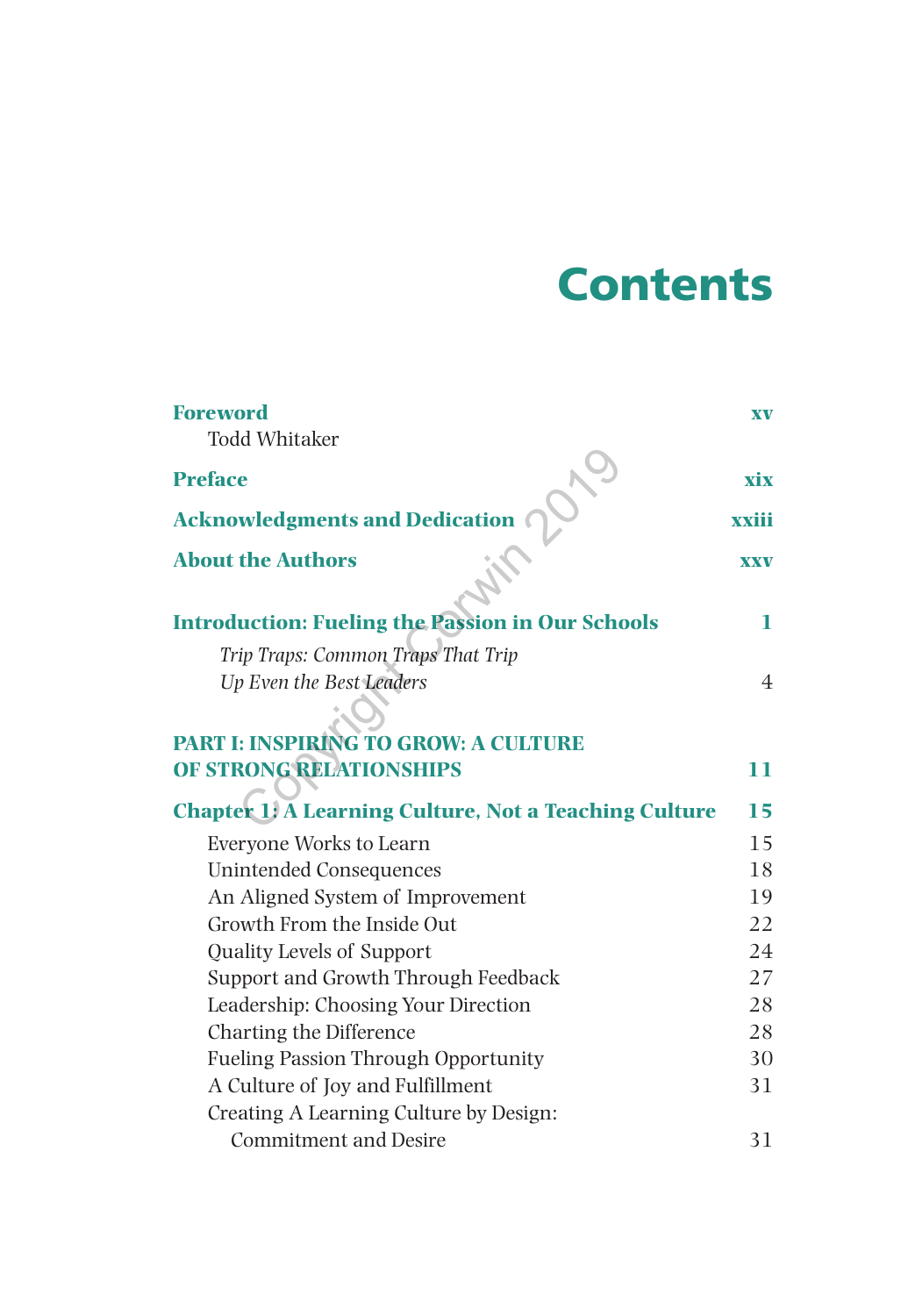| <b>Chapter 2: Developing the Desire for Change</b>     |     |
|--------------------------------------------------------|-----|
| to Grow Faster                                         | 35  |
| Speeding Up the Process                                | 35  |
| Feedback Faster: Creating Systems of Improvement       | 38  |
| 3 Key Takeaways From Dr. Theilacker                    | 45  |
| 3 Key Takeaways From Pete Hall                         | 52  |
| Systematizing PD and Feedback                          | 53  |
| Defining the Outcomes                                  | 54  |
| Something for Everyone                                 | 57  |
| Technical Tip #1: Everyone Gets a Personal Growth Plan | 57  |
| Technical Tip #2: Hire for a Growth Mindset            | 61  |
|                                                        |     |
| <b>PART II: EVERYONE CONTRIBUTES:</b>                  |     |
| <b>NO PASSENGERS ALLOWED</b>                           | 65  |
| <b>Chapter 3: The Wonder of a Work Ethic</b>           | 69  |
| <b>Everyone Contributes</b>                            | 69  |
| <b>Everyone Means Everyone</b>                         | 72  |
| Break the Cycle of Failure                             | 73  |
| Embrace an I Believe Attitude                          | 77  |
| Leadership: Choosing Your Direction                    | 80  |
| Charting the Difference                                | 80  |
| <b>Empower Student Ownership by</b>                    |     |
| <b>Creating New Opportunities</b>                      | 82  |
| A Culture Where Everyone Is Connected and              |     |
| Leadership Matters                                     | 88  |
| Creating a Community of Support by Design:             |     |
| Networking and Storytelling                            | 89  |
| <b>Chapter 4: Stronger Backs, Not Lighter Loads</b>    | 93  |
| A Contribution is Mandatory                            | 93  |
| Making a Mark: The Best Ways to Make an Impact         | 96  |
| 5 Key Takeaways From Principal Lisa Lowe               | 102 |
| 4 Key Takeaways From Taylor Armstrong                  | 107 |
| <b>Systematizing Strengths</b>                         | 109 |
| Defining the Roles and Naming the Positions            | 110 |
| Everybody Makes a Difference                           | 113 |